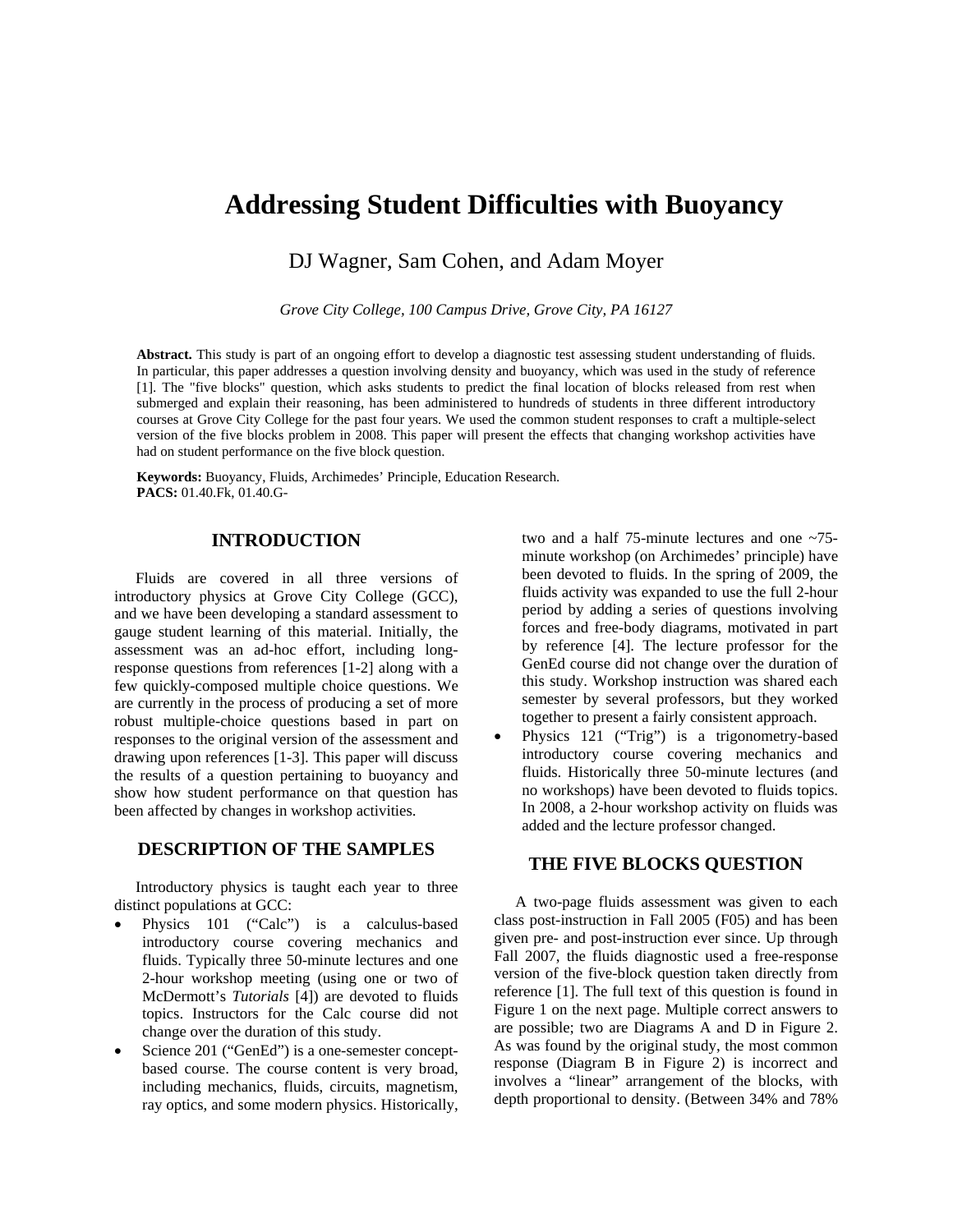

**FIGURE 1.** The original five-block question.

of GCC students, depending upon the course/semester, drew a "linear" model post-instruction.)

In Fall 2008, we switched to a multiple-select version of the question (possible answers shown in Figure 2), including the two correct answers (Diagrams A and D), three "linear" answers (Diagrams B, E, and F), and another answer (Diagram C) that occurred regularly. We included Diagram E, which shows block 1 floating in air, after wondering whether these responses were intentional or due to poor drawing. A significant number (between 8% and 38%, depending on sample) of students choose this option in the multiple-select version. Understanding why students choose Diagram E is a topic of ongoing study.

For the multiple-select version, we included only A, only D, and only A and D as "correct" answers. Choosing one or more of the correct options together with one or more of the linear options (B, E, and/or F) was designated as "mixed." The data for the multipleselect version are found in Figure 3, on the right of the dashed vertical line.

Introducing the multiple-select version of the fiveblock question resulted in significantly lower results for the Calc and GenEd courses, neither of which had any substantial instructional changes. (Significance was determined by using a two-by-two mixed model ANOVA with repeated measures on one factor, using  $\alpha$  = 0.05. Changes between semesters were analyzed using both a "semester" comparison that identifies whether the average scores (pre and post combined) differ and an "interaction" comparison that essentially compares the pre-post gain of different semesters.) For the Calc course, we saw a significant difference between the question versions in both the "semester" comparison  $(p < 0.001)$ , and the "interaction" comparison  $(p = 0.027)$ . For the GenEd course, the overall average scores were lower on the multiple-



**FIGURE 1.** Options for the multiple-select version of the question. The text is the same as in Figure 1, except that students are as ked, "Which of the following diagrams displa y(s) possible final positions of the five blocks? Circle all which app ly." (Block 3 in Diagram F is clearly under the water lin e in the students' version, even though this reduced image does not show the distinction clearly.)

select version  $(p < 0.001$  for the semester comparison) but the pre-post gain was equally flat for both question versions ( $p = 0.213$  for the interaction comparison). The Trig pre-test results were lower on the multipleselect question version as well, but a new activity (discussed below) led to a rise in the post-test results.

Lower scores (pre-tests and GenEd post-test) appear to be affected by the question version more strongly than higher scores, making learning gains more pronounced on the new version. We believe that the new version of the question is more discriminatory primarily since it includes the possibility of choosing both correct and incorrect answers. (Between 34% and 71% of students fall in the "mixed" category on the multiple-select version, depending upon the sample).

## **COURSE MATERIALS AND RESULTS**

#### **Physics 101 (Calc)**

The workshop portion of the Calc course uses many tutorials from reference [4]. Two tutorials, "Pressure in a Liquid" and "Buoyancy," cover fluids topics; which tutorial(s) was (were) used and what other activity was completed during the 2-hour session varied from year to year. The Calc course used the Buoyancy tutorial in each year of this study except 2006, as indicated by the stars in Figure 3. This course does not include any hands-on study of fluids. To our knowledge, the fluids coverage in lecture did not change significantly over the course of this study.

The correlation between performance on the five blocks question and completion of the Buoyancy tutorial is not surprising. While the tutorial does not explicitly include a question like the five blocks or "teach to the test," the tutorial was developed by the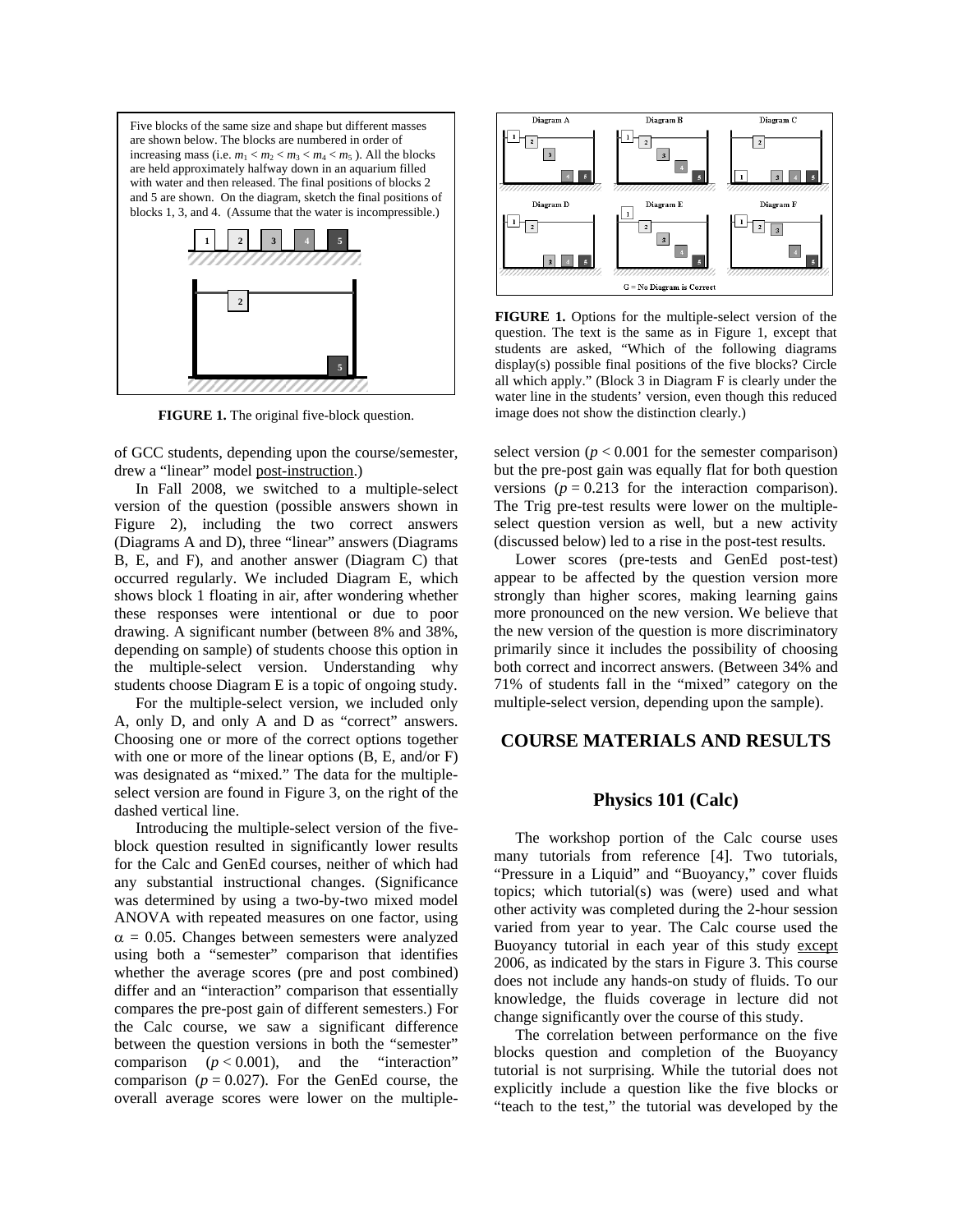

**FIGURE 3**. Data for the five-block question. The multipleselect version was introduced in Fall 2008 (F08), as indicated by the vertical dashed line. Error bars are standard deviations of the mean using a binomial (1 if correct, 0 if incorrect) approach. Semesters marked with a star used a workshop activity consisting of or motivated in part by McDermott's Tutorials [4]. The assessment was not given pre-instruction in F05.

Washington PER group, presumably in response to their findings in [1]. This tutorial asks students to draw free-body diagrams and predict future motion for blocks of various densities (greater than that of water and less than that of water) submerged and released. Students develop the concept of the buoyant force as the net force due to pressure. The strong correlation between tutorial completion and performance on the five blocks question, along with the dismal performance on the question in the other courses, motivated changes to activities in the other courses.

#### **Science 201 (GenEd)**

The GenEd workshop included an experiment on Archimedes' principle throughout the duration of this study. Students determined the mass of displaced water and compared to the mass of floating and sunken objects. They also considered what happens to the level of water in a container when items are "thrown overboard" out of a floating boat. The activity is not "cookbook" but includes many reflection questions and applications.

As the GenEd data in Figure 3 show, this experiment does not seem to have had a significant impact on performance on the five blocks question and thus we question its efficacy in helping our GenEd students understand buoyancy. Our ANOVA analysis for the three free-response GenEd semesters shows no significant difference  $(p = 0.32)$  between pre- and post-test results, and no significant difference between the three semesters, when the test and activity were unchanged;  $p = 0.12$  for both semester comparison and interaction comparison. Poor performance on this single question does not, of course, indicate a complete lack of understanding of all aspects of buoyancy, but one would hope that an increased understanding of buoyancy would lead to an improvement in student performance on this question. Our ad-hoc diagnostic does include other questions, and analysis of those results is ongoing.



**FIGURE 4.** Sample questions added to the GenEd activity.

should be labeled to indicate the force it represents.

In Spring 2009 (S09) we modified the GenEd activity by adding a section at the beginning involving